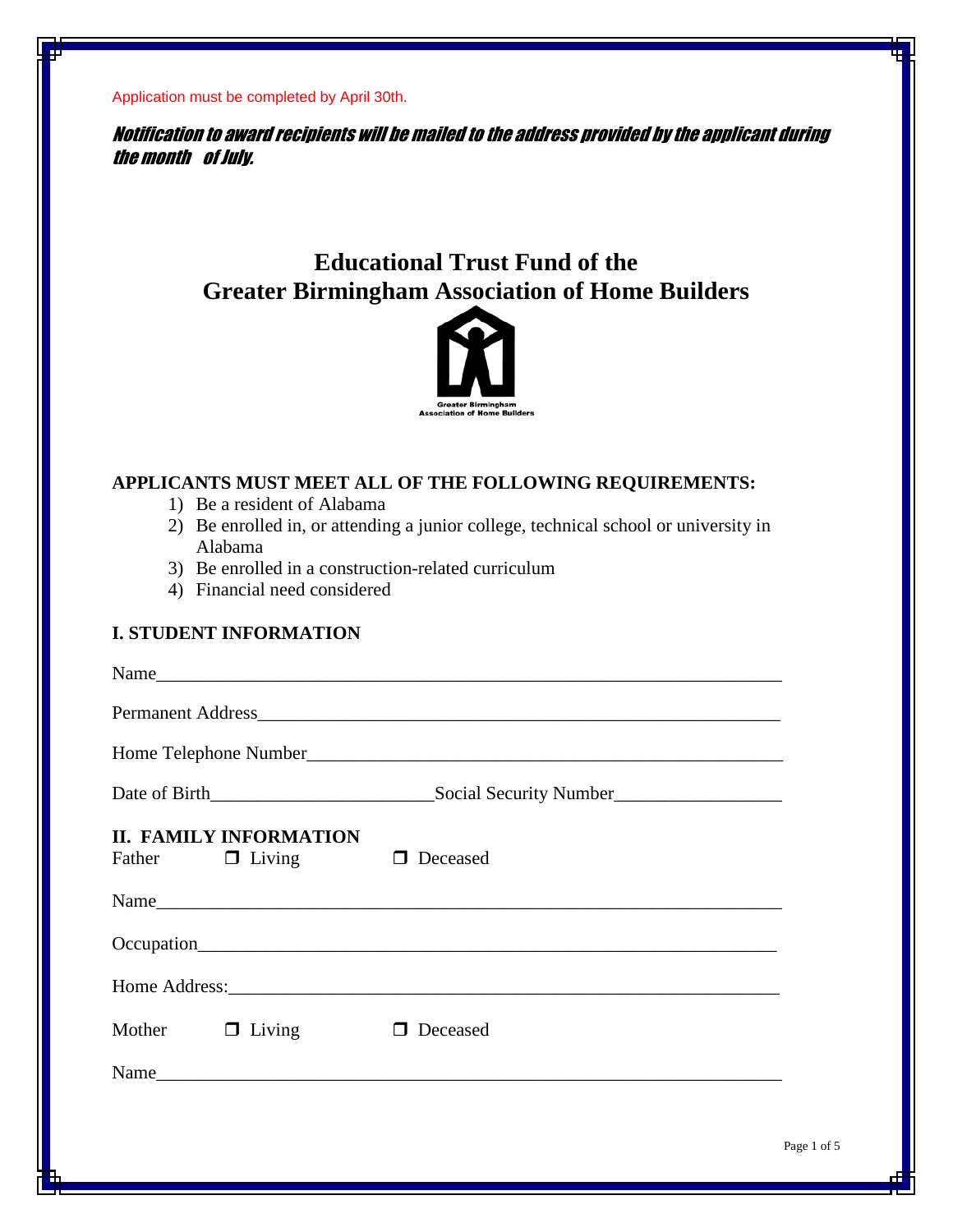Notification to award recipients will be mailed to the address provided by the applicant during the month of July.

| Spouse $\Box$ Living $\Box$ Deceased                                                             |               |               | $\Box$ N/A |  |  |  |  |
|--------------------------------------------------------------------------------------------------|---------------|---------------|------------|--|--|--|--|
|                                                                                                  |               |               |            |  |  |  |  |
| State of Residence                                                                               |               |               |            |  |  |  |  |
|                                                                                                  |               |               |            |  |  |  |  |
| <b>III. ACADEMIC INFORMATION</b><br>Name and address of High School Attended:<br>Year Graduated: |               |               |            |  |  |  |  |
| <b>For Technical school or college students:</b>                                                 |               |               |            |  |  |  |  |
| Are you currently a student? $\Box$ Yes                                                          |               | $\Box$ No     |            |  |  |  |  |
| What will be your status in $\Box$ Freshman $\Box$ Sophomore<br>September 2012?                  | $\Box$ Junior | $\Box$ Senior |            |  |  |  |  |
| 1) Names and addresses of school(s) applied to:                                                  |               |               |            |  |  |  |  |

2) If you have been accepted for admission, please name the school(s). Note which school you plan to attend.

Major Field of intended study:

#### **IV. FINANCIAL INFORMATION OF HOUSEHOLD**

How do you plan to finance your education? Please list sources of income including loans, grants, scholarships, employment, savings and parental or family contributions.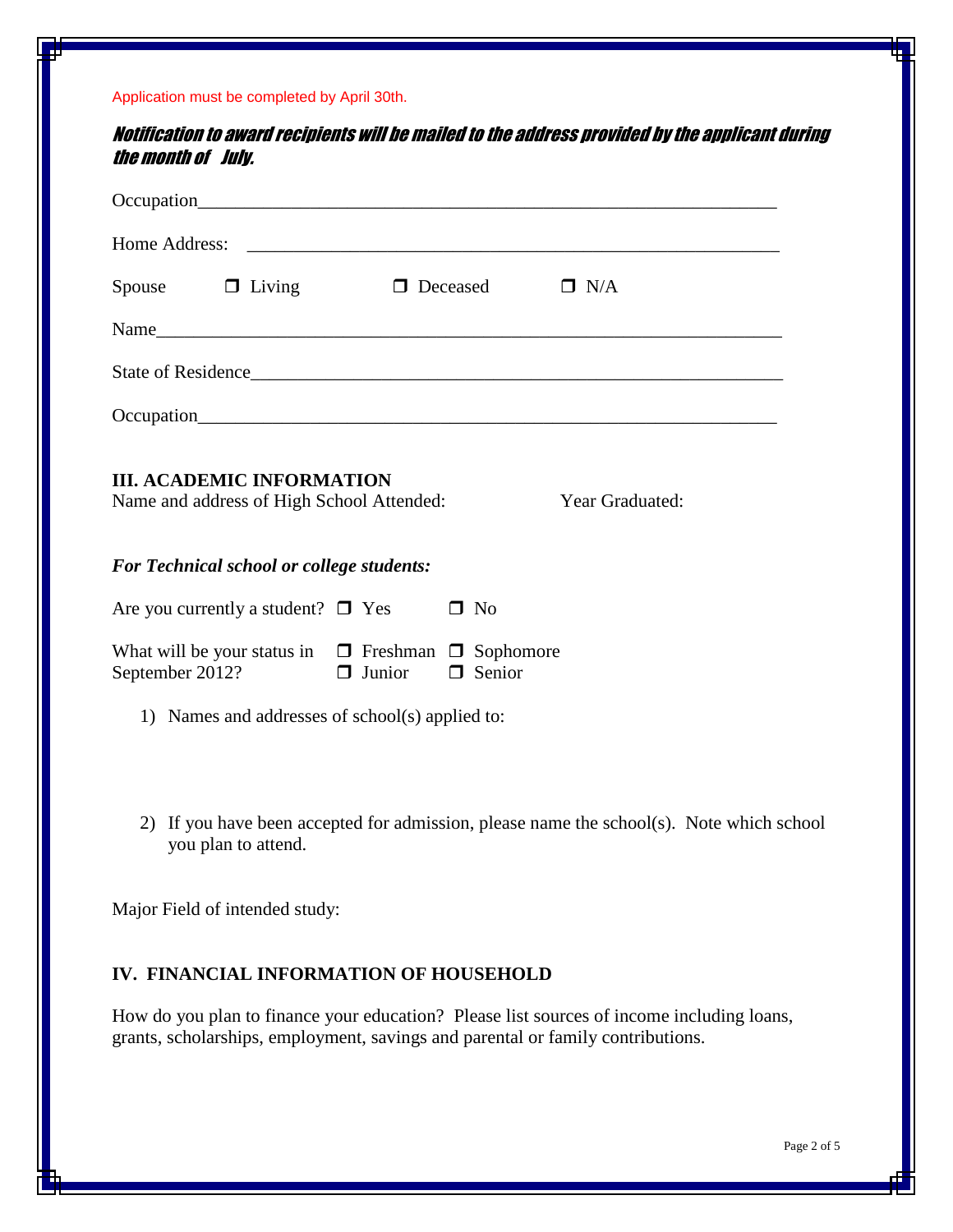Notification to award recipients will be mailed to the address provided by the applicant during the month of July.

Do you plan to live at home or on campus?

If you will be employed during the regular-school year please specify the type of work and the approximate number of hours per week:

#### *Asset Information:*

| Please mark your family's approximate total annual income range (include student's income):<br>\$0-\$20,999<br>$$21,000-S30,999$<br>$$31,000-S40,999$<br>\$41,000-\$50,999<br>$\sqrt{$}51,000 - $60,999$<br>\$60,999-\$100,000<br>Over \$100,000 |
|--------------------------------------------------------------------------------------------------------------------------------------------------------------------------------------------------------------------------------------------------|
| Other brothers or sisters<br>Yes<br>No                                                                                                                                                                                                           |
| Number of younger brothers/sisters                                                                                                                                                                                                               |
| Number of older brothers/sisters                                                                                                                                                                                                                 |
| Other family members in trade school/college? $\Box$<br>$Yes$  <br>No<br>How many?                                                                                                                                                               |
| $\cdots$ $\cdots$ $\cdots$<br>$\cdot$ . 1 111                                                                                                                                                                                                    |

Other circumstances which you feel the Scholarship Committee should know in reviewing your scholarship request. **If applicable, please indicate how you are associated with the Greater Birmingham Association of Home Builders:**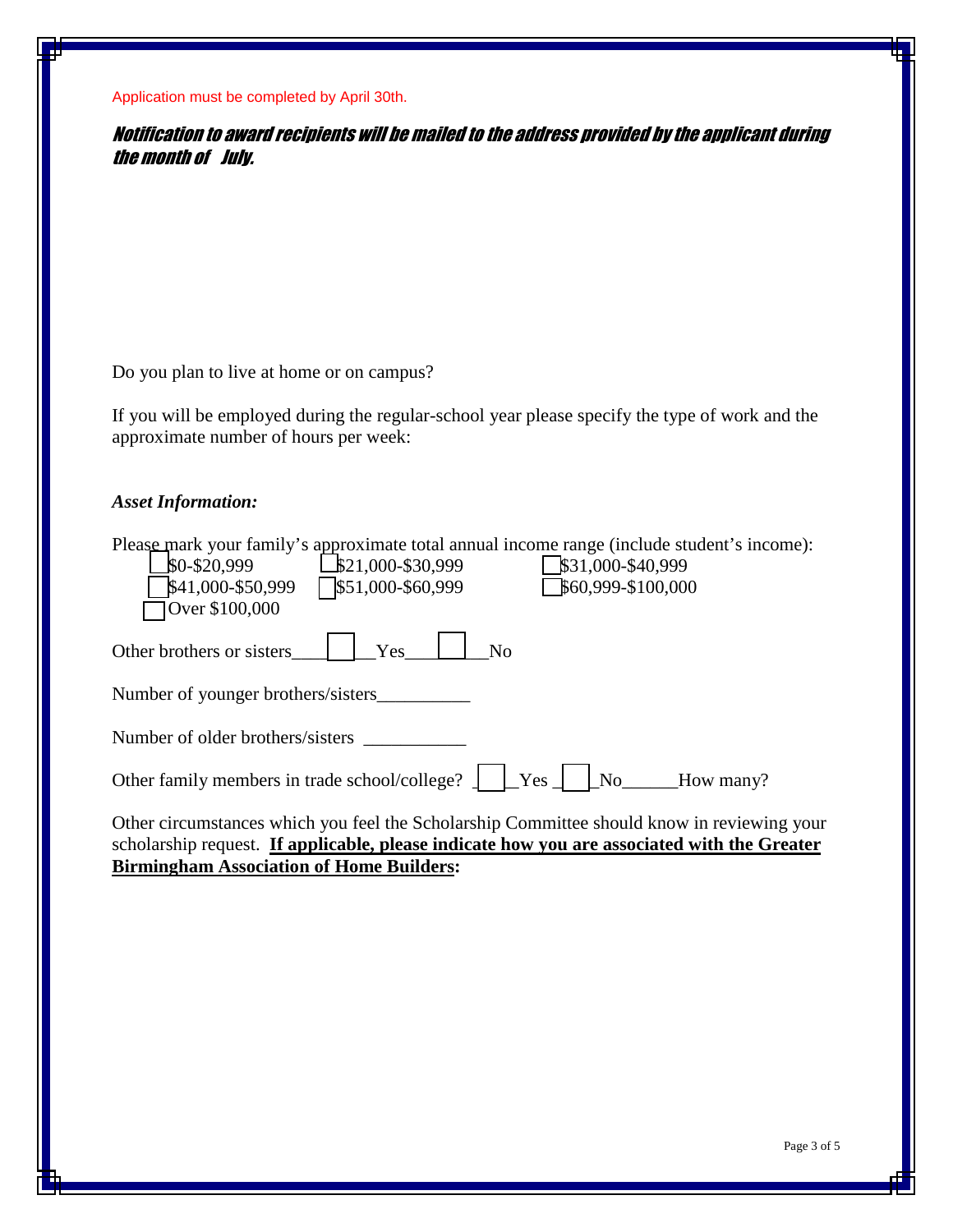Notification to award recipients will be mailed to the address provided by the applicant during the month of July.

## **ADDITIONAL DOCUMENTS REQUIRED:**

- 1) High School transcript of grades
- 2) College or technical school transcripts if currently enrolled
- 3) Two letters of recommendation required, additional letters are optional
- 4) Proof of residency in the State of Alabama